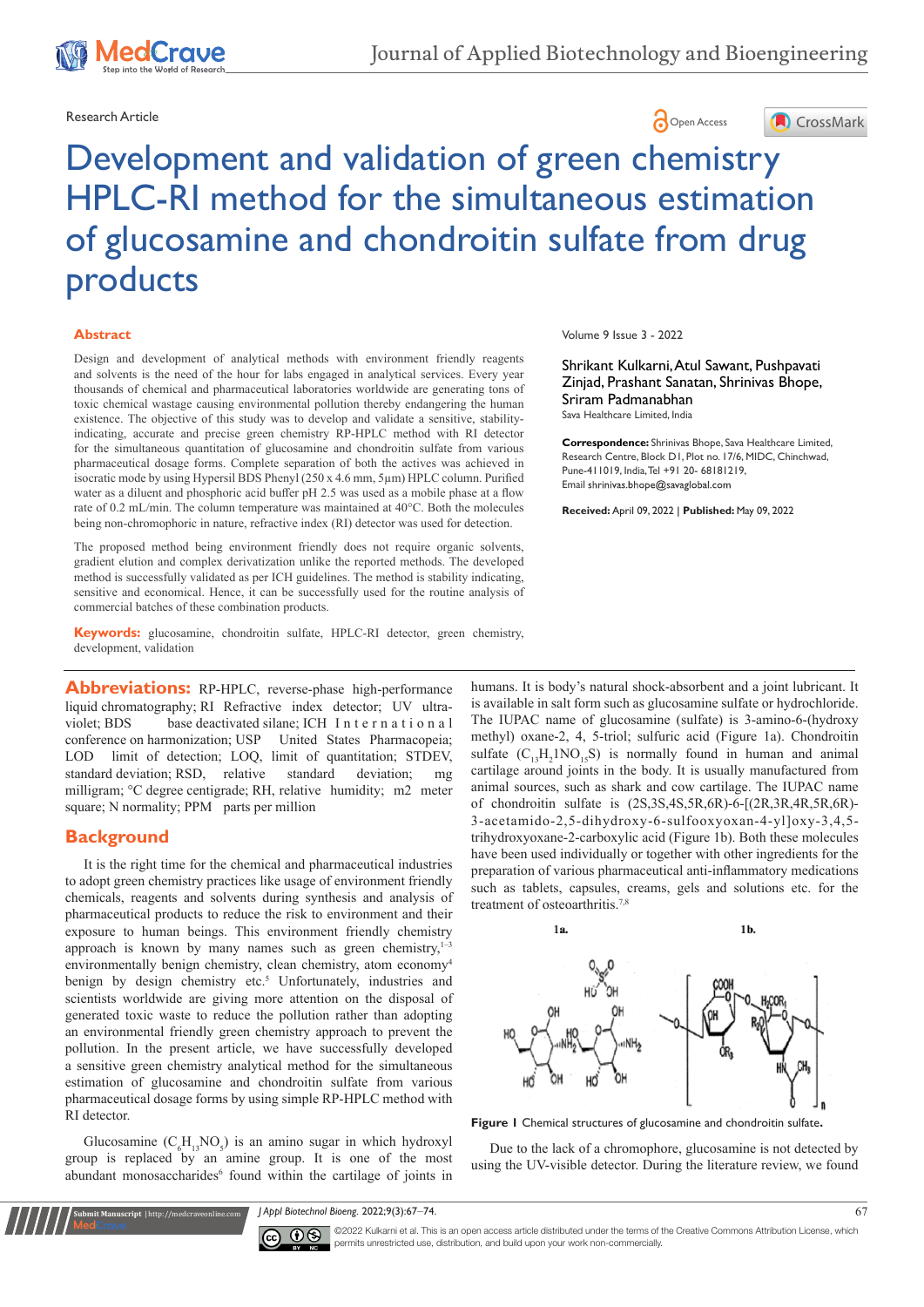that few authors have derivatized glucosamine by using fluorogenic reagents like ortho-phthalaldehyde (OPA), phenylisothiocyanate, and 9-fluorenylmethoxycarbonyl chloride, to form fluorescent compounds which is detected by HPLC coupled with a fluorescence detector.<sup>9,10</sup> The other reported method for glucosamine estimation include reverse phase ion-pairing HPLC-RI.<sup>11</sup> The reported methods for chondroitin sulfate include titration with cetylpyridinium chloride<sup>12</sup> and size exclusion chromatography<sup>13</sup> both the methods are non-specific and cannot distinguish between chondroitin sulfate and related glycosaminoglycan's (GAGs). The reported methods for combination products include ion exchange chromatography with a fluorescence detector after enzymatic digestion and HPLC with UV detector after enzymatic hydrolysis,<sup>14</sup> isotachophoresis and ionic analyte separation using electrophoresis with UV detection<sup>15</sup> HPAE-PAD anion-exchange chromatography using a CarboPac PA20 column,<sup>16</sup> RP-HPLC with DAD detector after 8 h hydrolysis,<sup>17</sup> and RP- HPLC with a fluorescence detector.<sup>18,19</sup> All the reported methods are quite complex, time consuming and need organic solvents and toxic reagents. The reported RP- HPLC methods with UV detector $20-22$ lack in sensitivity, resolution and peak symmetry. Due to the lacks of chromophores in glucosamine and wide molecular weight variation of chondroitin sulfate polymers with strong ionic nature the qualitative and quantitative analysis of glucosamine and chondroitin sulfate is extremely challenging. Because of the unavailability of peak symmetry, resolution, precise, accurate and sensitive analytical methodology, the commercially available products of these molecules showed significant variation in the assay results 23,24 with the reported methods. Hence, in this article an attempt has been made to develop a simple, economical, sensitive and accurate environment friendly analytical method for the simultaneous determination of both the compounds from tablet and cream dosage forms.

# **Methods**

#### **Materials and chemicals**

Milli Q (Make- Merck Millipore, Germany) HPLC grade water was used throughout the study for the preparation of mobile phase, standard and samples. AR grade ortho-phosphoric acid (Make-Rankem, India) was used for mobile phase pH adjustment. 0.45 µm nylon syringe filters (Make-MDI Membrane Technologies, India) were used for sample filtration. AR grade sodium hydroxide (Make-Rankem, India), AR grade hydrochloric acid (Make-Rankem, India) and AR grade hydrogen peroxide (Make-Rankem, India) was used for forced degradation study. Glucosamine sulfate (potency 98.0%) and Chondroitin sulfate sodium (potency 97.5%) standard (Make-Sigma Aldrich, India) was used. Tablets manufactured by Sava Healthcare Ltd and cream manufactured by Celest Pharma Labs Pvt. Ltd, India were used for the study.

# **Equipment**

Alliance e2695 separation module with RI detector (Make – Waters, USA) was used for HPLC method development and validation studies. The HPLC instrument consisted of a quaternary gradient pump, an online degasser, an auto-sampler and a thermostatically controlled column compartment. The chromatographic data was recorded by using an Intel Xeon CPU E3-1225v5 3.30GHz computer system installed with Waters Empower® 3 software for the analytical data processing.

#### **Chromatographic conditions**

Mobile phase was prepared by adjusting the HPLC grade water to pH 2.5 with ortho-phosphoric acid. The solution was sonicated and filtered through a 0.45 um filter before use. Hypersil, BDS Phenyl, 250 x 4.6 mm, 5 µm particle size HPLC column was used. The analysis was performed at 0.2 mL flow rate at 40°C column temperature. The detection was performed by using RI detector at internal detection temperature 40°C and detector sensitivity 128. Before the analysis, all ports, injector loop and detector were purged with HPLC grade water. The HPLC system with column and detector was equilibrated with mobile phase for 4 hours for smooth baseline.

# **Preparation of mix standard solution**

A 500 µg/mL glucosamine and 400 µg/mL chondroitin sulfate mix standard solution was prepared in HPLC grade water.

#### **Preparation of sample solution**

Glucosamine and chondroitin sulfate tablets and cream formulations were used for the method development and quantitation studies.

Tablet and cream sample equivalent to 500 mg glucosamine and 400 mg chondroitin sulfate was accurately weighed and dissolved in 500 mL water with sonication and intermediate shaking for 30 minutes for tablet and 10 min vortex for cream formulation. The solution was filtered and 10 mL was further diluted to 20 mL with diluent.

# **HPLC method development and optimization**

The present work was aimed for developing a simple, rapid, economical and green chemistry RP-HPLC assay method for glucosamine and chondroitin sulfate combination from different dosage forms. The RP-HPLC with universal RI detector assay method was successfully developed on Hypersil BDS, phenyl column in isocratic elution mode with good resolution. The developed method does not require any organic solvent and toxic reagents.

Due to the absence of chromophore in glucosamine and high molecular weight of chondroitin sulfate, the detection and proper separation of analytes was difficult on HPLC with ultra-violet (UV) detector. RI detector was chosen for the study since it is universal and affordable as compared to fluorescence, mass spectroscopy (MS) and evaporative light scattering (ELSD) detectors. The sensitivity of the RI detector depends on the difference in the refractive index of the mobile phase and the analyte. To improve the detection sensitivity, the HPLC chromatographic conditions were optimized. Both, glucosamine and chondroitin sulfate are freely soluble in water; hence water was used as a diluent. Initially method development trials were initiated with water as a mobile phase and then by using low refractive index solvents such as methanol and acetonitrile in different ratio to achieve good detection and peak resolution. Best resolution with steady baseline without background noise was obtained by adjusting the water pH to 2.5 with ortho-phosphoric acid. Other organic solvents were not considered due to its toxicity towards environment. Different HPLC columns having C18, C8 and Phenyl packing were evaluated for proper resolution and peak shape. C18 and C8 columns, being more hydrophobic as compared to phenyl column, showed poor peak shape. Best resolution for both the analytes was observed with Hypersil BDS, phenyl (250 x 4.6 mm, 5 mm) column. Water was found to be the most suitable diluent during the recovery study. The diluent, placebo, standard and sample solution chromatograms are reported in Fig. 2 a, b, c and d respectively.

## **System suitability**

The system suitability test was performed by injecting five replicates of the mix standard solution. The relative standard deviation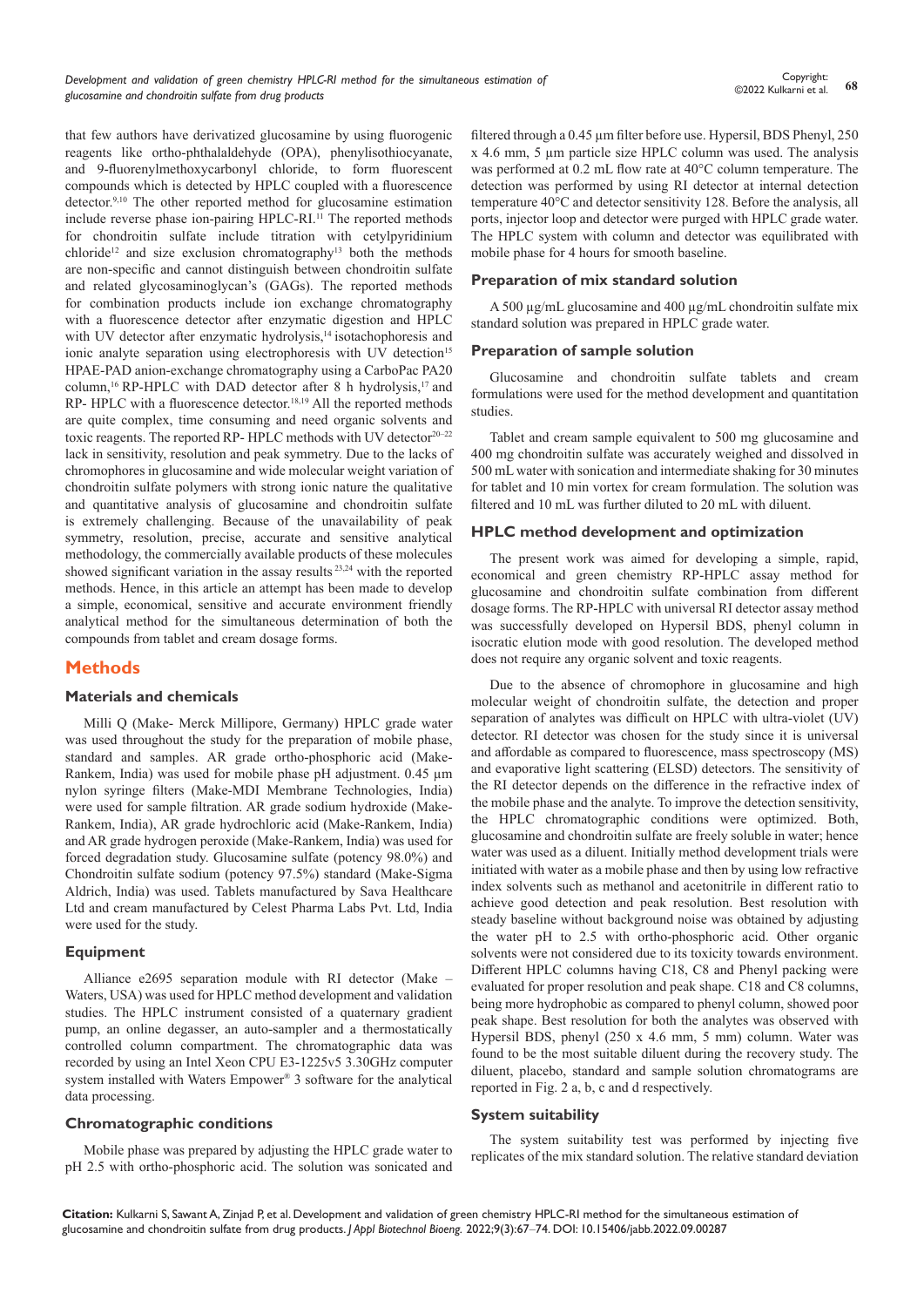(RSD) for peak area and retention time was found to be less than 2.0%, tailing factor of both the peaks was found to be less than 1.5. Theoretical plates for glucosamine and chondroitin sulfate were 7000 and 1000 respectively. The system suitability results are reported in Table 1.

## **Calculations**

Equal volume of both the standard and sample solutions were injected in to the HPLC system and area under the curve for each analyte peak was recorded. The amount of glucosamine and chondroitin sulfate in % was calculated.

## **Analytical method validation**

Validation of the analytical method was successfully done according to the International Conference on Harmonization (ICH) guidelines<sup>25-27</sup> for the tablet dosage form. The method was validated for specificity (selectivity and forced degradation study), sensitivity (LOD and LOQ determination), linearity and range, precision, accuracy, filter interference study, stability of analytical solutions and robustness.

# **Specificity**

# **Selectivity**

Selectivity study is carried out to prove the ability of a method to assess unequivocally the analyte in the presence of components which may be expected to be present in sample. To prove the selectivity of method diluent, placebo, standard solution and sample solution were prepared as per the described method and injected in to the HPLC system for to check the any interference from diluent and placebo at retention time of both actives.

#### **Forced degradation**

To prove the stability-indicating nature of the developed analytical method, the forced degradation study was performed on placebo and sample through different stress conditions like thermal, photo, humidity, acid, base and oxidative degradation. For thermal degradation placebo and sample was kept at 60°C for 2 Days, for photolytic degradation placebo and sample was kept in photolytic chamber at 1.2 million lux hours and 200 watt hours/ $m<sup>2</sup>$ , for humidity degradation placebo and sample was kept at 40°C/75% RH for 7 days. For acid degradation, 50 mL of 0.1 N hydrochloric was added in the placebo and sample and kept at room temperature for 5 hours and the sample was neutralized with the 0.1N NaOH solution. For basic degradation, 50 mL of 0.1 N NaOH solution was added in the placebo and sample and kept at room temperature for 5 hours, the sample was neutralized with 0.1N HCl solution. For oxidative degradation, 50 mL of 3% hydrogen peroxide was added to the placebo and sample and kept at room temperature for 24 hours. All degraded samples are prepared as per described method and prepared samples are analyzed.

# **Sensitivity (LOD and LOQ determination)**

The sensitivity of the analytical method was estimated in terms of LOD and LOQ which was defined based on signal to noise ratio of 3:1 and 10:1 respectively and calculated from the calibration line preparing the solutions at 2.5-50 µg/mL concentration levels for both the actives. The lowest concentration that could be quantitatively determined with acceptable accuracy and precision was considered as LOQ.

#### *Linearity and range*

The linearity study was performed at 9 different concentration levels and each level injected in triplicate. The calibration curve was

constructed by plotting concentration on X-axis and average peak area on Y-axis. Regression equation and value of co-relation coefficient (r) was calculated using linear regression analysis. The developed method was checked for upper and lower amount of both the analytes in the sample for which it has been demonstrated that the method has suitable level of precision, linearity and accuracy.

# **Precision**

The precision of an analytical process defines the goodness of agreement among the series of measurements acquired from many identical samples. As per ICH validation guidelines, system precision, intra day (method precision), and inter day (intermediate precision) were evaluated.

# **System precision**

The standard solution was injected in six replicates as described in analytical method and the % RSD was determined. The % RSD for peak area of both the analytes for six identical injections of standard solutions was set at not more than 2.0%.

# **Intra day (method precision)**

The method precision was carried out by preparing six samples of a single batch. The % assay of the six samples was calculated. The precision of the method was examined by calculating the % RSD of the results.

# **Inter day (intermediate precision)**

Intermediate precision expresses ability of method to produce reliable results under laboratory conditions, viz., different days, analysts, system, and column. Six samples were prepared as per the test procedure by using the same batch of formulation and injected. The % assays of these samples were examined and the ruggedness of the method was estimated by calculating the % RSD of the results.

#### **Accuracy**

The accuracy of an analytical method reflects the closeness of agreement between the values that is acceptable either as a conventional true or an accepted reference value, and the value observed by the technique. The accuracy of the method was evaluated by spiking both the actives in placebo at four different concentration levels (LOQ, 50, 100, and 150%) and analyzed as per the described method. The mean % recovery for the analytes at each concentration level should be in the range of 98- 102% and % RSD of % recovery for the analytes at every level must not be greater than 2.0% as per ICH guidelines.

#### **Filter interference study**

The filter interference study was performed to evaluate the suitability of filter for sample preparation. Performed on  $0.45 \mu$  Nylon (mdi) filters by discarding the 0 mL, 2mL and 5 mL sample through filter against the centrifuged sample at 5000 rpm.

# **Stability of analytical solutions**

The standard solution and sample solution was prepared on day zero of experiment and stored at room temperature. The solution was analyzed on subsequent days for 2 days. The standard solution used was prepared freshly for the investigation and the assay results were calculated for sample solution to evaluate the stability sample of solution. The solutions are considered stable, if the cumulative % RSD of the stored sample and standard solution is not more than 2.0.

**Citation:** Kulkarni S, Sawant A, Zinjad P, et al. Development and validation of green chemistry HPLC-RI method for the simultaneous estimation of glucosamine and chondroitin sulfate from drug products. *J Appl Biotechnol Bioeng*. 2022;9(3):67-74. DOI: [10.15406/jabb.2022.09.00287](https://doi.org/10.15406/jabb.2022.09.00287)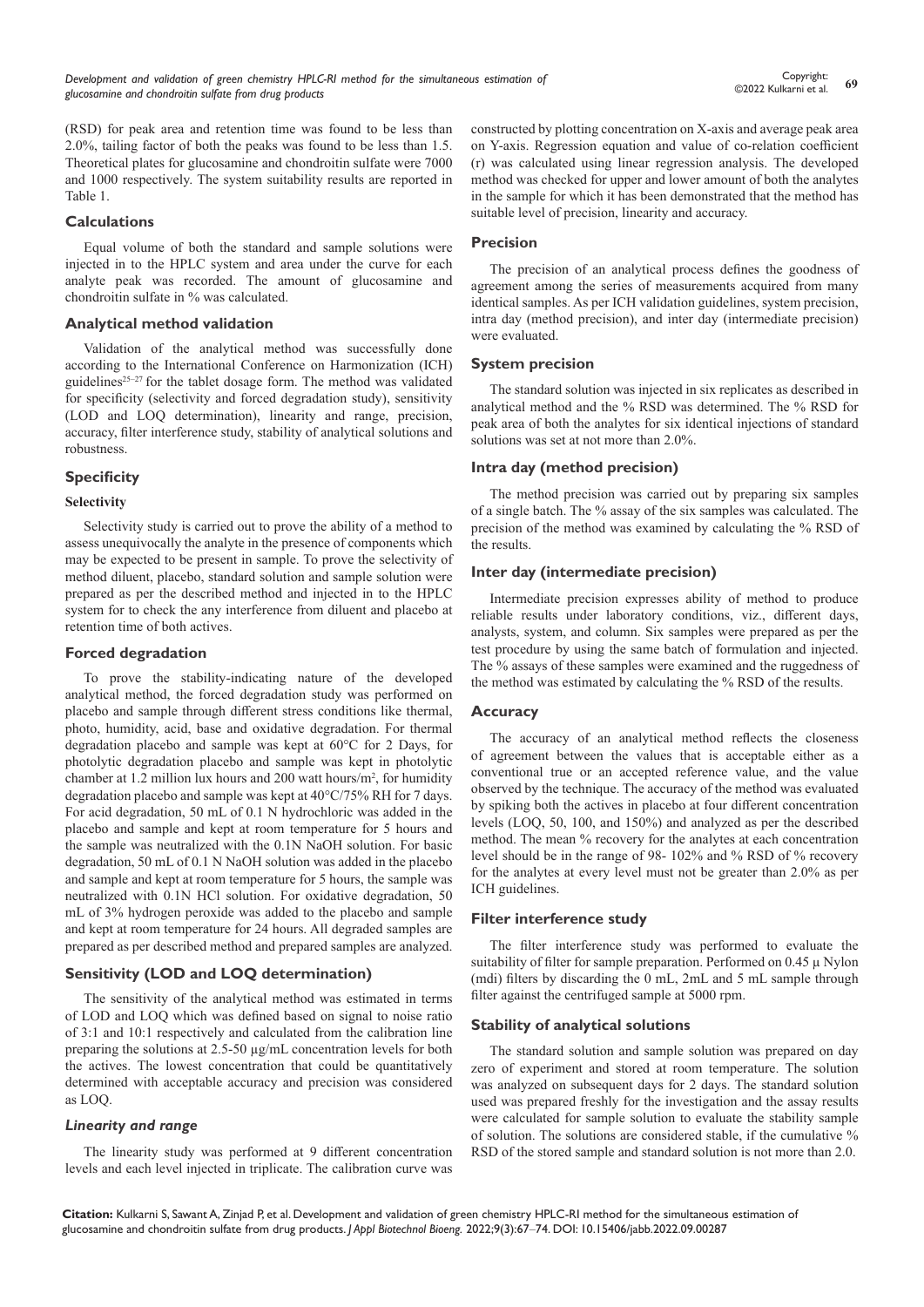#### **Robustness**

Robustness of an analytical method measures the capacity to stay unaffected by minor changes in the method parameters. This study was performed by introducing small variations in flow rate  $(0.2 \pm 0.02)$ mL/min), column oven temperature (40  $\pm$ 5°C), and mobile phase pH  $(2.5 \pm 0.2)$  to evaluate the methods' capacity to remain unaffected by small changes in chromatographic parameters.

# **Results**

# **Specificity (Selectivity and Forced degradation study)**

During the selectivity study diluent and placebo solution did not show any interfering peaks at the retention time of chondroitin sulfate (about 10min) and glucosamine (about 20min). The representative overlay HPLC chromatogram for diluent, placebo and sample solution is shown in Figure 2&3.



**Figure 2** Diluent, placebo, mix standard and sample solution chromatograms as per described method.



**Figure 3** Overlay chromatograms of diluent, placebo and sample solution as per described method.

The stress conditions and absolute % degradation in the assay of both the actives were determined against the control sample (Table 1). The results obtained during forced degradation study are reported in Table 2.

# **Sensitivity (LOD and LOQ determination)**

Calibration line from 2.5-50 µg/mL for both the actives was plotted. The statistically obtained LOD and LOQ for glucosamine and chondroitin sulfate were found to be 1.8 μg/mL and 3.2 μg/mL and 5.49 μg/mL and 9.62 μg/mL respectively. The method was capable to calculate 5 µg/mL concentrations of both the actives with acceptable accuracy and precision. Based on recovery of quantification at LOQ level (5 µg/mL), the average % recovery for glucosamine was 100.1% with 1.04% precision RSD and 98.7% with 0.73% precision RSD for chondroitin sulfate. The signal to noise ratio at LOQ level  $(5 \mu g/mL)$ concentration level for glucosamine and chondroitin sulfate were found to be 74.0 and 22.0 respectively, hence the 5 µg/mL was LOQ for both the actives.

#### *Linearity*

The linearity of calibration curve was evaluated using linear regression analysis. For glucosamine regression equation was:  $y =$  $10775x + 26618$  and for chondroitin sulfate:  $y = 5845x - 50082$ . The observed co-relation coefficient (r) was 1.0000 for both actives. The linearity of the method was observed over the concentration range of 5-770 μg/mL with r value 1.000 for glucosamine and 5–700 µg/ mL with r value 1.000 for chondroitin sulfate under the experimental conditions. For linearity study refers the Figure 4.



**Figure 4** Linearity curve for glucosamine and chondroitin sulfate as per described method.

#### **Precision**

The intra day and inter day precision study was performed on six samples on same day (intra-day precision) and different days (interday precision). The obtained overall % RSD for glucosamine was 1.38 and for chondroitin sulfate was 0.78%. The results are reported in Table 3.

#### **Accuracy (recovery)**

The percent recovery for glucosamine and chondroitin sulfate was found to be 98.7 to 101.9% and 98.2 to 100.4 respectively. The accuracy (recovery) study results are reported in Table 4.

# **Filter interference study**

The observed absolute % difference in the area of sample between the centrifuged and filtered solution was found to be less than 1.5 for both the actives. The filter interference study results are reported in Table 5.

#### **Stability of analytical solutions**

No significant change in assay result was observed up to 2 days for both standard and sample solutions. The results are reported in Table 6.

**Citation:** Kulkarni S, Sawant A, Zinjad P, et al. Development and validation of green chemistry HPLC-RI method for the simultaneous estimation of glucosamine and chondroitin sulfate from drug products. *J Appl Biotechnol Bioeng.* 2022;9(3):67‒74. DOI: [10.15406/jabb.2022.09.00287](https://doi.org/10.15406/jabb.2022.09.00287)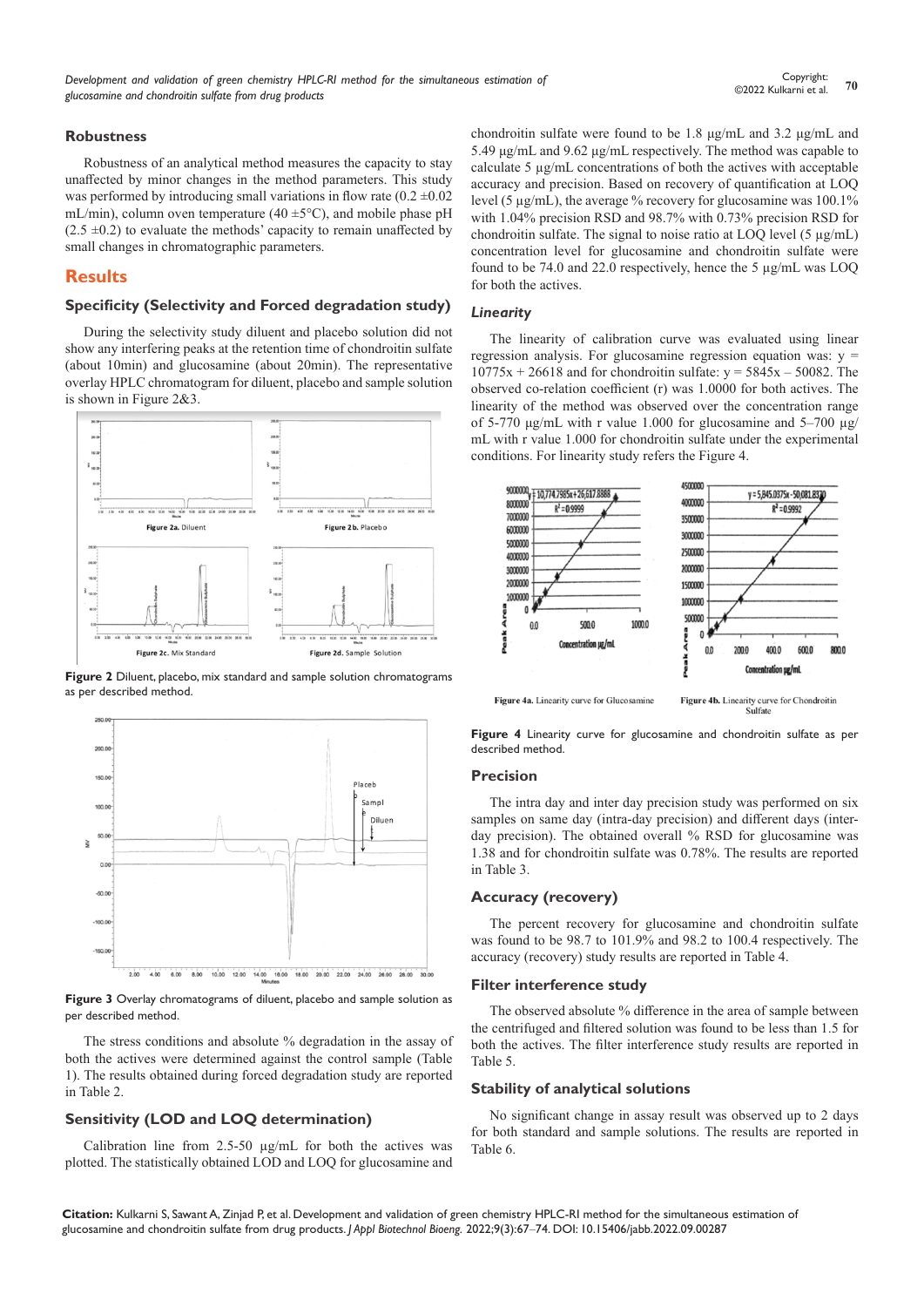**Table 1** System suitability study results

| Inj. No.     |          | <b>Chondroitin sulfate</b> |                           |          | <b>Glucosamine</b> |                           |  |  |
|--------------|----------|----------------------------|---------------------------|----------|--------------------|---------------------------|--|--|
|              | Area     | Tailing factor             | <b>Theoretical plates</b> | Area     | Tailing factor     | <b>Theoretical plates</b> |  |  |
|              | 2289404  | $\mathsf{I}$ .4            | 1296                      | 5185076  | 1.3                | 7522                      |  |  |
|              | 2233613  | 1.5                        | 1276                      | 5266294  | $\overline{1.3}$   | 7530                      |  |  |
| 3            | 2235308  | $\mathsf{I}$ .4            | 1284                      | 5259680  | 1.3                | 7515                      |  |  |
| 4            | 2249476  | $\mathsf{I}$ .4            | 1276                      | 5267904  | 1.3                | 7515                      |  |  |
| 5            | 2260177  | $\mathsf{I}$ .4            | 1278                      | 5258161  | $\overline{1.3}$   | 7532                      |  |  |
| Average      | 2253596  |                            |                           | 5247423  |                    |                           |  |  |
| <b>STDEV</b> | 22783.04 |                            |                           | 35100.83 |                    |                           |  |  |
| % RSD        | 1.01     |                            |                           | 0.67     |                    |                           |  |  |

**Table 2** Forced degradation study results

| <b>S.N.</b> | Sample / Degradant     | <b>Degradation condition</b>                | Glucosamine %                   | <b>Chondroitin %</b> |  |
|-------------|------------------------|---------------------------------------------|---------------------------------|----------------------|--|
|             | <b>Control Sample</b>  | Not applicable                              | 102.4                           | 100                  |  |
|             |                        |                                             | % absolute degradation in assay |                      |  |
|             | Thermal degradation    | 60°C for 2 Days                             | 4.4                             | 8.7                  |  |
|             | Photolytic degradation | 1.2 million lux hours and 200 watt hours/m2 | 5.1                             | 6.7                  |  |
|             | Humidity degradation   | 40°C/75% RH for 7 days                      | 19.7                            | 12                   |  |
|             | Acid hydrolysis        | 0. IN HCI for 5 hours at room temperature   | 0.3                             | 5                    |  |
|             | Alkali hydrolysis      | 0. IN NaOH for 5 hours at room temperature  | IJ                              | 4.4                  |  |
| 6           | Oxidative degradation  | 3% H2O2 for 24 hours at room temperature    | 3.8                             | 5.7                  |  |

**Table 3** Intra-day and inter-day precision study results

| <b>Sample</b>   |           | <b>Glucosamine % Assay</b> |           | <b>Chondroitin sulfate % Assay</b> |  |  |
|-----------------|-----------|----------------------------|-----------|------------------------------------|--|--|
|                 | Intra day | Inter day                  | Intra day | Inter day                          |  |  |
|                 | 102.1     | 100.2                      | 99.8      | 99.7                               |  |  |
| 2               | 102.5     | 100.8                      | 99.5      | 99                                 |  |  |
| 3               | 102.3     | 0                          | 98.9      | 100.8                              |  |  |
| 4               | 102.9     | 99.3                       | 101       | 100.3                              |  |  |
| 5               | 103.1     | 101.2                      | 100.7     | 101.2                              |  |  |
| 6               | 101.7     | 104.3                      | 100.1     | 100.9                              |  |  |
| Overall Average | 101.8     |                            | 100.2     |                                    |  |  |
| Overall STDEV   | 1.37      |                            | 0.78      |                                    |  |  |
| Overall % RSD   | 1.35      |                            | 0.78      |                                    |  |  |

**Table 4** Recovery study at various concentration levels

|            |                | <b>Glucosamine</b>           |                                |                           | <b>Chondroitin sulfate</b> |                      |                        |                           |                 |
|------------|----------------|------------------------------|--------------------------------|---------------------------|----------------------------|----------------------|------------------------|---------------------------|-----------------|
| Levels     | <b>S.N.</b>    | <b>Added</b><br>$(\mu g/mL)$ | <b>Recover</b><br>$(\mu g/mL)$ | $(\%)$<br><b>Recovery</b> | $%$ RSD                    | Added (µg/<br>$mL$ ) | Recover (µg/<br>$mL$ ) | $(\%)$<br><b>Recovery</b> | %<br><b>RSD</b> |
| <b>LOQ</b> |                | 5.16                         | 5.15                           | 99.8                      | 1.04                       | 4.1                  | 4.03                   | 98.3                      | 0.73            |
|            | 2              | 5.11                         | 5.21                           | 101.9                     |                            | 4                    | 3.93                   | 98.3                      |                 |
|            | 3              | 5.21                         | 5.21                           | 100.1                     |                            | 3.94                 | 3.87                   | 98.2                      |                 |
|            | 4              | 5.17                         | 5.11                           | 98.7                      |                            | 4.02                 | 4.01                   | 99.8                      |                 |
|            | 5              | 5.15                         | 5.16                           | 100.2                     |                            | 4.07                 | $\overline{4}$         | 98.3                      |                 |
|            | 6              | 5.19                         | 5.18                           | 99.8                      |                            | 3.98                 | 3.96                   | 99.5                      |                 |
| 50%        |                | 258.94                       | 262.53                         | 101.4                     | 0.52                       | 200.2                | 198.41                 | 99.I                      | 0.57            |
|            | $\overline{2}$ | 259.73                       | 261.24                         | 100.6                     |                            | 198.2                | 194.97                 | 98.4                      |                 |
|            | 3              | 262.53                       | 266.66                         | 101.6                     |                            | 199.2                | 198.26                 | 99.5                      |                 |
| 100%       |                | 509.87                       | 516.48                         | 101.3                     | 0.15                       | 400.45               | 401.75                 | 100.3                     | 0.26            |
|            | $\overline{2}$ | 510.51                       | 516.2                          | 101.1                     |                            | 400.71               | 402.19                 | 100.4                     |                 |
|            | 3              | 510.29                       | 517.5                          | 101.4                     |                            | 400.18               | 399.68                 | 99.9                      |                 |
| 150%       |                | 764.35                       | 776.84                         | 101.6                     | 0.1                        | 602.78               | 601.81                 | 99.8                      | 0.21            |
|            | 2              | 765.11                       | 776.5                          | 101.5                     |                            | 600.42               | 600.81                 | 100.1                     |                 |
|            | 3              | 765.94                       | 776.88                         | 101.4                     |                            | 603.45               | 601.39                 | 99.7                      |                 |

**Citation:** Kulkarni S, Sawant A, Zinjad P, et al. Development and validation of green chemistry HPLC-RI method for the simultaneous estimation of glucosamine and chondroitin sulfate from drug products. *J Appl Biotechnol Bioeng.* 2022;9(3):67‒74. DOI: [10.15406/jabb.2022.09.00287](https://doi.org/10.15406/jabb.2022.09.00287)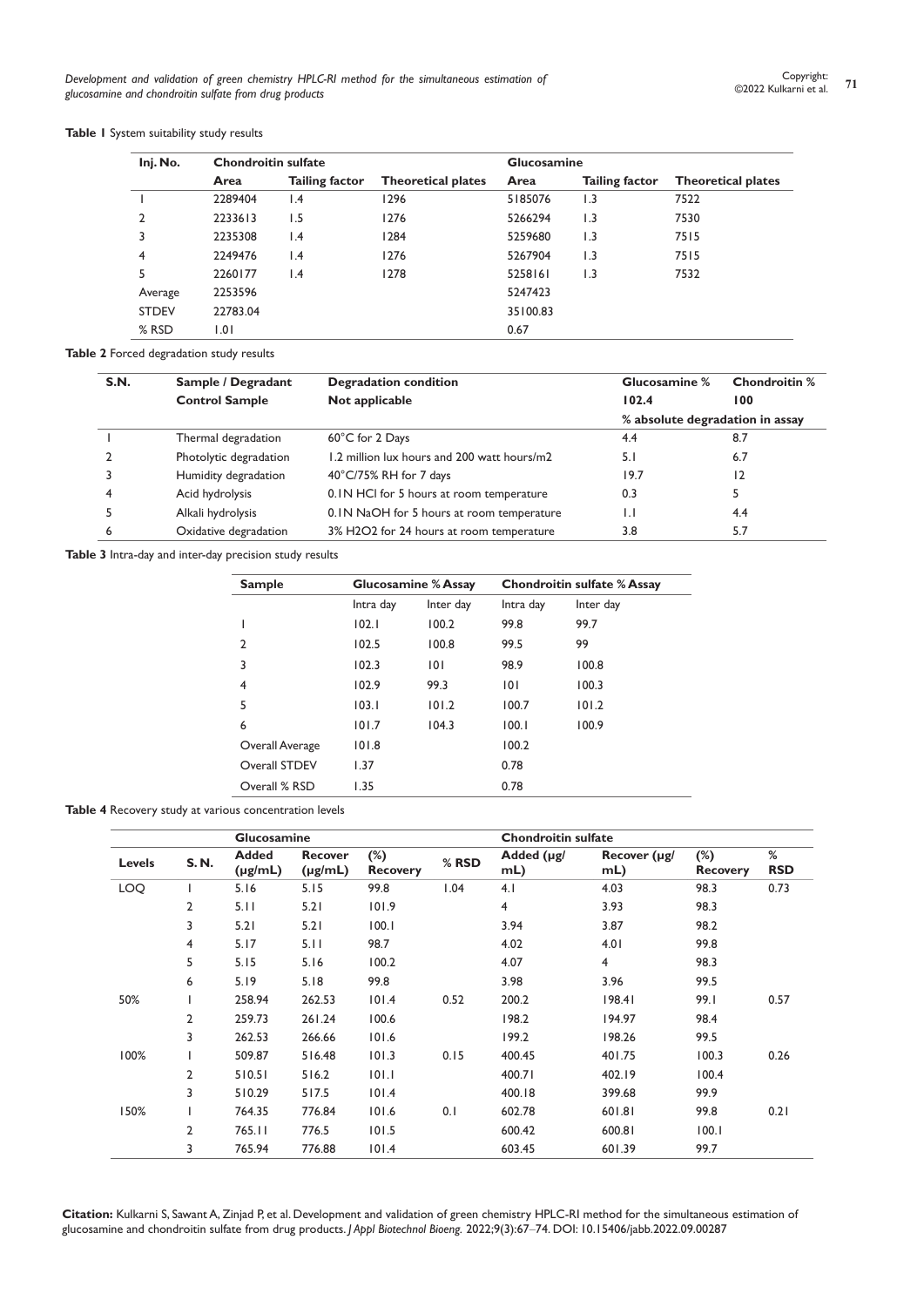**Table 5** Filter Interference study results

| <b>Sample Solution</b> | <b>Chondroitin sulfate</b> | Glucosamine          |
|------------------------|----------------------------|----------------------|
|                        | Absolute                   | Absolute             |
|                        | % Difference in Area       | % Difference in Area |
| Centrifuged            | <b>NA</b>                  | NA.                  |
| 0 mL discarded         | 1.14                       | 1.24                 |
| 2 mL discarded         | 0.19                       | 0.04                 |
| 5 mL discarded         | 0.16                       | 011                  |

**Table 6** Solution stability study results

|                | Solution Stability data for Standard solution |            |              |              |           |           |           |
|----------------|-----------------------------------------------|------------|--------------|--------------|-----------|-----------|-----------|
| Time point     | % Assay for Chondroitin sulfate               |            | Cumulative   |              |           |           |           |
|                |                                               | Average    |              | <b>STDEV</b> | % RSD     |           |           |
| Day-0(Initial) | 100                                           | NA.        |              | <b>NA</b>    | <b>NA</b> |           |           |
| Day-1          | 101.7                                         | 100.9      |              | 1.2          | 1.19      |           |           |
| $Day-2$        | 100.3                                         | 100.7      |              | 0.91         | 0.9       |           |           |
| Time point     | % Assay for                                   | Cumulative |              |              |           |           |           |
|                | Glucosamine                                   | Average    | <b>STDEV</b> |              |           | % RSD     |           |
| Day-0(Initial) | 100                                           | <b>NA</b>  | <b>NA</b>    |              |           | <b>NA</b> |           |
| Day-1          | 98.5                                          | 99.3       | 1.06         |              |           | 1.07      |           |
| Day-2          | 101.5                                         | 100        | 1.5          |              |           | 1.5       |           |
|                | Solution Stability data for Sample solution   |            |              |              |           |           |           |
| Time point     | % Assay for Chondroitin sulfate               | Cumulative |              |              |           |           |           |
|                |                                               | Average    | <b>STDEV</b> |              |           |           | % RSD     |
| Day-0(Initial) | 97.8                                          | <b>NA</b>  | <b>NA</b>    |              |           |           | NA.       |
| Day-1          | 99.2                                          | 98.5       | 0.99         |              |           |           | 1.01      |
| Day-2          | 96.2                                          | 97.7       | 1.5          |              |           |           | 1.54      |
| Time point     | % Assay for                                   | Cumulative |              |              |           |           |           |
|                | Glucosamine                                   | Average    |              | <b>STDEV</b> |           |           | % RSD     |
| Day-0(Initial) | 102.1                                         | <b>NA</b>  |              | <b>NA</b>    |           |           | <b>NA</b> |
| Day-1          | 100.2                                         | 101.2      |              | 1.34         |           |           | 1.32      |
| Day-2          | 103.9                                         | 102.1      |              | 1.85         |           |           | 1.81      |

**Table 7** Comparative evaluation of the existing analytical methods with the developed method

| S.N.           | <b>Reported methodology</b> | Any Organic solvents, chemicals used                                         | <b>For Glucosamine</b>                    | <b>For Chondroitin</b><br>sulfate       | <b>Method</b><br>reference           |
|----------------|-----------------------------|------------------------------------------------------------------------------|-------------------------------------------|-----------------------------------------|--------------------------------------|
| 1              | RP-HPLC-UV                  | Acetonitrile, Sodium Octane sulfonate                                        | $LOD - Not$<br>reported                   | $LOD - Not$<br>reported                 | Zeng-yuan<br>NIU, 2006 <sup>21</sup> |
|                |                             |                                                                              | $LOQ - Not$<br>reported                   | LOQ - Not reported                      |                                      |
|                |                             |                                                                              | Linearity range - 10<br>$-1500$ µg/mL     | Linearity range- $10 - 750$ $\mu$ g/mL  |                                      |
| $\overline{2}$ | <b>HPLC-RI</b>              | Methanol, Octane sulfonate                                                   | $LOD - Not$<br>reported                   | Not reported                            | Way WK,<br>2007,                     |
|                |                             |                                                                              | LOQ - Not reported                        |                                         |                                      |
|                |                             |                                                                              | Linearity range - Not reported            |                                         |                                      |
| 3              | LC-UV-DAD                   | Methanol, Sodium acetate, Hydrochloric acid,<br>alkaline media               | $LOD - Not$<br>reported                   | $LOD - Not$<br>reported                 | Gatti R.<br>2010. <sup>17</sup>      |
|                |                             |                                                                              | $LOQ - 60$ pmol                           | $LOQ - 60$ pmol                         |                                      |
|                |                             |                                                                              | Linearity range -<br>Not reported         | Linearity range - Not reported          |                                      |
| 4              | <b>HPLC-UV</b>              | Acetonitrile, Ammonium dihydrogen phosphate                                  | $LOD - Not$<br>reported                   | Not reported                            | $\ln P$ , 2011 <sup>22</sup>         |
|                |                             |                                                                              | LOQ - Not reported                        |                                         |                                      |
|                |                             |                                                                              | Linearity range $-1000 - 3000$ $\mu$ g/mL |                                         |                                      |
| 5              | <b>HPLC-UV</b>              | Acetonitrile, Octane sulfonic acid, Triethyl amine,<br>Ortho-phosphoric acid | $LOD - Not$<br>reported                   | $LOD - Not$<br>reported                 | Nagarajan P,<br>2013, [20].          |
|                |                             |                                                                              | $LOQ - Not$<br>reported                   | LOQ - Not reported                      |                                      |
|                |                             |                                                                              | Linearity range -<br>$800 - 1200$ µg/mL   | Linearity range $-650 - 950$ $\mu$ g/mL |                                      |

**Citation:** Kulkarni S, Sawant A, Zinjad P, et al. Development and validation of green chemistry HPLC-RI method for the simultaneous estimation of glucosamine and chondroitin sulfate from drug products. *J Appl Biotechnol Bioeng.* 2022;9(3):67‒74. DOI: [10.15406/jabb.2022.09.00287](https://doi.org/10.15406/jabb.2022.09.00287)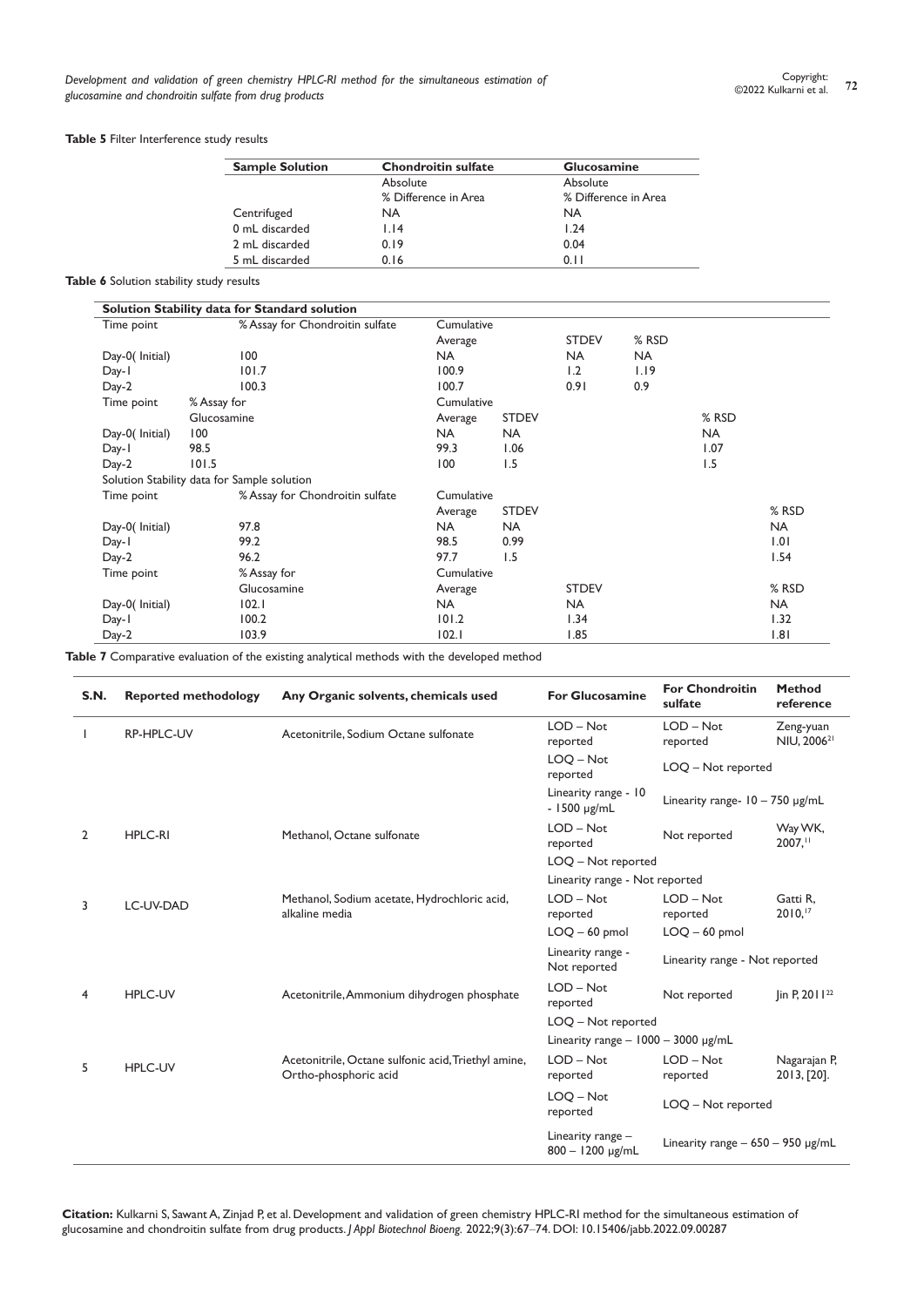Table Continued...

| S.N. | <b>Reported methodology</b>                                     | Any Organic solvents, chemicals used                                                                                    | <b>For Glucosamine</b>                 | <b>For Chondroitin</b><br>sulfate                    | <b>Method</b><br>reference               |
|------|-----------------------------------------------------------------|-------------------------------------------------------------------------------------------------------------------------|----------------------------------------|------------------------------------------------------|------------------------------------------|
| 6    | <b>HPLC-Fluorescence</b>                                        | Acetonitrile, Tetrahydrofuran, Sodium hydroxide                                                                         | $LOD - 5.51$ µg/mL                     | $LOD - 154.31$<br>$\mu$ g/mL                         | Harmita H.<br>$2017,$ [18].              |
|      |                                                                 |                                                                                                                         | $LOQ - 18.38 \mu g/mL$                 | $LOQ - 516.02$ µg/mL                                 |                                          |
|      |                                                                 |                                                                                                                         | Linearity range $-5$<br>$-80\mu g/mL$  |                                                      | Linearity range $-100 - 1000$ $\mu$ g/mL |
| 7    | RP-HPLC-UV visible by<br>derivatization for only<br>glucosamine | Acetonitrile, Methanol, Acetic acid, Hydrochloric<br>acid, Sodium acetate, Sodium borate, Derivatizing<br>reagents etc. | $LOD - Not$<br>reported                | USP reports<br>Titrimetric method<br>for Chondroitin | <b>USP 43.</b>                           |
|      |                                                                 |                                                                                                                         | LOQ - Not reported                     |                                                      |                                          |
|      |                                                                 |                                                                                                                         | Linearity range $-500 - 1200 \mu g/mL$ |                                                      |                                          |
| 8    | RP-HPLC-RI                                                      | Ortho-phosphoric acid                                                                                                   | $LOD - 1.8\mu g/mL$                    | $LOD - 3.2 \mu g/mL$                                 | Present<br>study data.                   |
|      |                                                                 |                                                                                                                         | $LOQ - 5.0 \mu g/mL$                   | $LOQ - 5.0 \mu g/mL$                                 |                                          |
|      |                                                                 |                                                                                                                         | Linearity range $-5$<br>- 770µg/mL     | Linearity range $-5 - 700 \mu g/mL$                  |                                          |

#### **Robustness**

% RSD of peak area, tailing factor, theoretical plates and retention time for both the actives were monitored during the study and found within acceptance limit of 2%.

# **Discussion**

In this paper, we have successfully attempted and developed green chemistry simultaneous RP-HPLC with RI detector methodology for efficient resolution of glucosamine and chondroitin sulfate from each other and from their degradation peaks in tablet and cream dosage forms. While chondroitin sulfate eluted at about 10 minute and glucosamine eluted at about 20 minute under the described HPLC conditions. The purpose of this study included establishing a green chemistry method which capable of separating and evaluating glucosamine and chondroitin sulfate efficiently in the shortest feasible run time with reasonable accuracy and reliability. The green chemistry analytical methodology approach was successfully implemented for the RP-HPLC method development. From the literature review, it is clear that in reported methods stress study data is not available, the LOD and LOQ values are either not reported or found more than the developed method. Table 7 summarizes comparative evaluation of the existing analytical methods with the developed method (Table 7 is here). A forced degradation study was performed by applying various stress conditions to the samples to evaluate stability-indicating nature of the developed method. During the forced degradation study, we observed that degradation of both glucosamine and chondroitin sulfate was more significant in humidity condition as compared to other degradation conditions. The developed method was validated as per ICH guidelines, the validated method was found to be linear, precise, accurate, specific, robust, and timesaving with without usage of organic solvents.

# **Conclusion**

An attempt has been made in this article to develop an analytical method based on the green chemistry fundamentals. The proposed method does not require any organic solvent, gradient elution and derivatization. The method is sensitive at low levels (5 µg/mL) for both the actives. The developed method is successfully validated as per the ICH Q2(R1) validation guidelines for various parameters. Hence, the developed method can be successfully used for the simultaneous estimation of both the compounds from tablets and creams dosage form during the commercial manufacturing.

# **Acknowledgments**

None.

# **Conflicts of interest**

The authors state that there is no conflict of interest.

#### **Funding**

None.

#### **References**

- 1. [Anastas PT. Green chemistry and the role of analytical methodology](https://www.tandfonline.com/doi/abs/10.1080/10408349891199356)  development. *[Crit Rev Anal Chem](https://www.tandfonline.com/doi/abs/10.1080/10408349891199356)*. 2010;29:167–175.
- 2. [Anastas PT, Williamson TC. Green chemistry: An overview. In:](https://pubs.acs.org/doi/abs/10.1021/bk-1996-0626.ch001)  [Handbook of green chemistry, ACS Publications. 1996;626:1–17.](https://pubs.acs.org/doi/abs/10.1021/bk-1996-0626.ch001)
- 3. [Anastas PT, Williamson T C. Green chemistry: Frontiers in benign](https://www.worldcat.org/title/green-chemistry-frontiers-in-benign-chemical-syntheses-and-processes/oclc/38573118)  [chemical synthesis and processes. New York; 1998.](https://www.worldcat.org/title/green-chemistry-frontiers-in-benign-chemical-syntheses-and-processes/oclc/38573118)
- 4. [Anastas PT, Warner JC. Green chemistry: Theory and practice. New](https://www.worldcat.org/title/green-chemistry-theory-and-practice/oclc/39523207)  [York; 1998.](https://www.worldcat.org/title/green-chemistry-theory-and-practice/oclc/39523207)
- 5. [Trost BM.. The atom economy–a search for synthetic efficiency.](https://pubmed.ncbi.nlm.nih.gov/1962206/) *Science*. [1991;254:1471–1477.](https://pubmed.ncbi.nlm.nih.gov/1962206/)
- 6. [Pigman W, Horton D, Wander JD. The carbohydrates: Chemistry and](https://www.elsevier.com/books/advances-in-carbohydrate-chemistry-and-biochemistry/baker/978-0-12-820995-0)  [biochemistry, vol IB. New York; 1980.](https://www.elsevier.com/books/advances-in-carbohydrate-chemistry-and-biochemistry/baker/978-0-12-820995-0)
- 7. [Tjahjono DH, Surantaatmadja SI, Darijanto ST. Analysis of glucosamine](https://www.jstage.jst.go.jp/article/jaie1990/18/4/18_4_420/_article)  [in cream dosage form and diffusion liquid by high performance liquid](https://www.jstage.jst.go.jp/article/jaie1990/18/4/18_4_420/_article)  chromatography*. J Ion Exch.* [2007;18:420–421.](https://www.jstage.jst.go.jp/article/jaie1990/18/4/18_4_420/_article)
- 8. Nagarajan P, Dinakaran SK, Gosh S, et al. Method development and validation for glucosamine and chondroitin sulfate in soflet form by RP– HPLC. *J Pharm Anal.* 2013;2:6–10.
- 9. [Andriani S. Optimasi metode analisis glukosamin HCl yang](https://lib.ui.ac.id/file?file=pdf/abstrak/id_abstrak-20181188.pdf)  [diderivatisasi dengan orthoftalaldehida/2–merkaptoetanol dalam plasma](https://lib.ui.ac.id/file?file=pdf/abstrak/id_abstrak-20181188.pdf)  [in vitro secara kromatografi cair kinerja tinggi – fluorosensi. Depok,](https://lib.ui.ac.id/file?file=pdf/abstrak/id_abstrak-20181188.pdf)  [Universities, Indonesia; 2012.](https://lib.ui.ac.id/file?file=pdf/abstrak/id_abstrak-20181188.pdf)
- 10. [Shen X, Yang M, Tomellini SA. Liquid chromatographic analysis](https://pubmed.ncbi.nlm.nih.gov/17425135/)  [of glucosamine in commercial dietary supplements using indirect](https://pubmed.ncbi.nlm.nih.gov/17425135/)  [fluorescence detection.](https://pubmed.ncbi.nlm.nih.gov/17425135/) *J Liq Chromatogr*. 2007;45:70–75.
- 11. [Way WK, Gibson KG, Breite AG. Determination of glucosamine in](https://in.booksc.eu/book/18560239/00fa78)  [nutritional supplements by reversed–phase ion–pairing HPLC.](https://in.booksc.eu/book/18560239/00fa78) *J Liq [Chromatogr Relat Technol](https://in.booksc.eu/book/18560239/00fa78)*. 2007;23:2861–2871.

**Citation:** Kulkarni S, Sawant A, Zinjad P, et al. Development and validation of green chemistry HPLC-RI method for the simultaneous estimation of glucosamine and chondroitin sulfate from drug products. *J Appl Biotechnol Bioeng.* 2022;9(3):67-74. DOI: [10.15406/jabb.2022.09.00287](https://doi.org/10.15406/jabb.2022.09.00287)